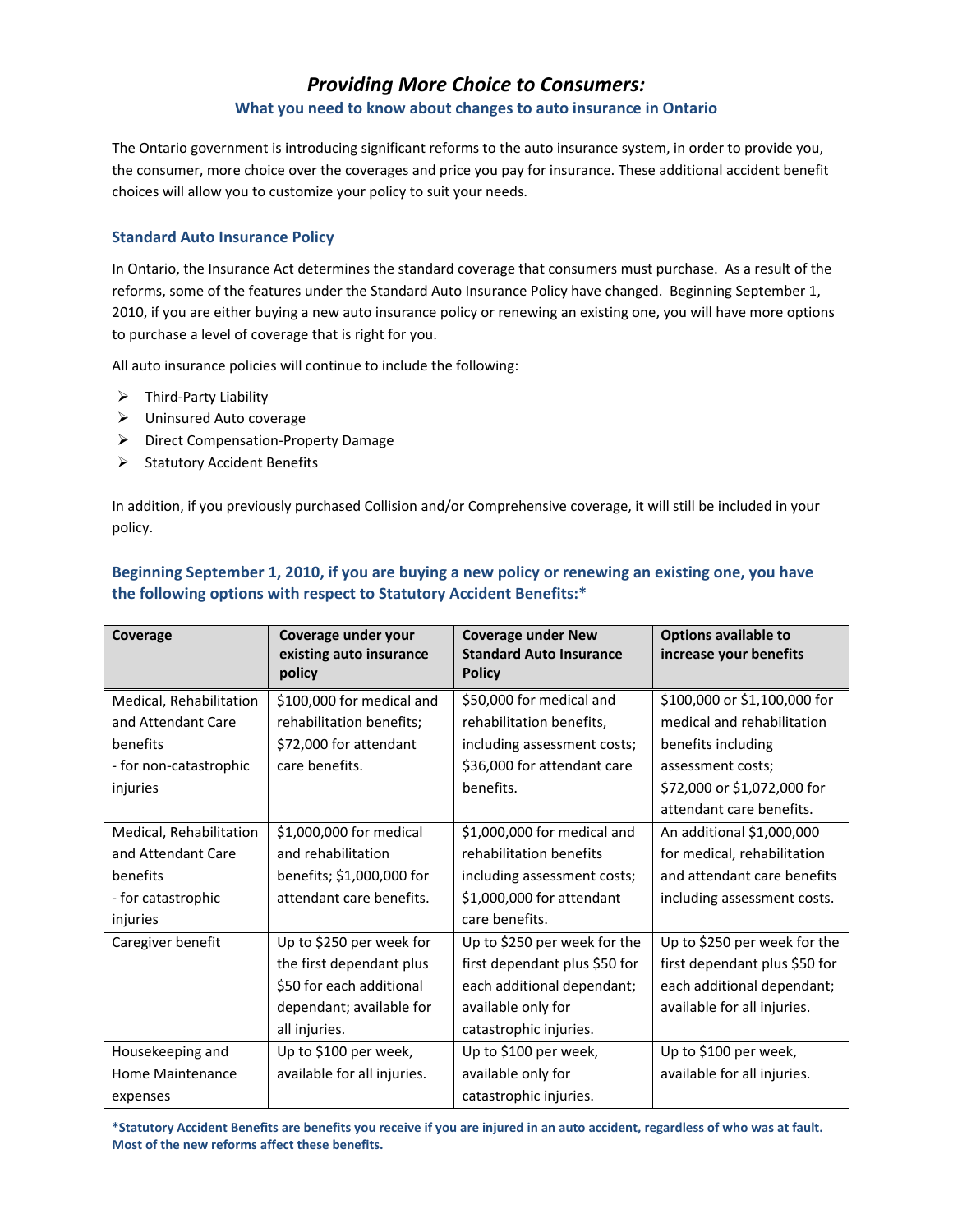| Coverage               | Coverage under your<br>existing auto insurance<br>policy | <b>Coverage under New</b><br><b>Standard Auto Insurance</b><br><b>Policy</b> | Options available to<br>increase your benefits |
|------------------------|----------------------------------------------------------|------------------------------------------------------------------------------|------------------------------------------------|
| Income Replacement     | 80 per cent of net income                                | 70 per cent of gross income                                                  | Weekly limit can be                            |
| benefit                | up to \$400 per week.                                    | up to \$400 per week.                                                        | increased to \$600, \$800 or                   |
|                        |                                                          |                                                                              | \$1000 per week.                               |
| Dependant Care         | Not provided.                                            | Not provided.                                                                | Up to \$75 per week for the                    |
| benefit                |                                                          |                                                                              | first dependant and \$25 per                   |
|                        |                                                          |                                                                              | week for each additional                       |
|                        |                                                          |                                                                              | dependant to a maximum                         |
|                        |                                                          |                                                                              | of \$150 per week.                             |
| Death and Funeral      | \$25,000 lump sum to an                                  | \$25,000 lump sum to an                                                      | \$50,000 lump sum to an                        |
| benefits               | eligible spouse; \$10,000                                | eligible spouse; \$10,000                                                    | eligible spouse; \$20,000                      |
|                        | lump sum to each                                         | lump sum to each                                                             | lump sum to each                               |
|                        | dependant; maximum                                       | dependant; maximum                                                           | dependant; maximum                             |
|                        | \$6,000 funeral benefits.                                | \$6,000 funeral benefits.                                                    | \$8,000 for funeral benefits.                  |
| Indexation benefit -   | Not provided.                                            | Not provided.                                                                | Annual adjustment                              |
| applicable to income   |                                                          |                                                                              | according to the Consumer                      |
| replacement benefit,   |                                                          |                                                                              | Price Index for Canada.                        |
| non-earner benefit,    |                                                          |                                                                              |                                                |
| caregiver benefit,     |                                                          |                                                                              |                                                |
| attendant care benefit |                                                          |                                                                              |                                                |
| or medical and         |                                                          |                                                                              |                                                |
| rehabilitation benefit |                                                          |                                                                              |                                                |

## **You also have new choices to customize your deductibles – the portion of a loss that you are required to pay.**

- $\triangleright$  Tort deductible You have the option to reduce the deductible associated with court awarded compensation for pain and suffering to \$20,000 from \$30,000, and for Family Law Act claims to \$10,000 from \$15,000.
- $\triangleright$  Direct Compensation Property Damage Coverage You have the option of a \$500, \$300 or no deductible at all on coverage to repair the auto of the driver who is not‐at‐fault.

### **What else is new?**

The government's reforms lay the foundation for an auto insurance system with greater price stability, and more protection for you, the consumer. Other key changes include:

- $\triangleright$  Many injuries received in an auto accident are minor. If you have a minor injury due to an auto accident, your medical and rehabilitation accident benefits are limited to \$3,500 regardless of the coverage level you have selected.
- $\triangleright$  Accidents where you are 25 per cent or less at-fault will no longer affect your premium.
- $\triangleright$  The deductible that is applied to court awards for fatal accidents has been eliminated.
- $\triangleright$  A new requirement that insurance companies send out benefit statements to their claimants, advising how much has been paid to date, and the additional amounts remaining for medical, rehabilitation and attendant care benefits.
- $\triangleright$  If your auto has been damaged or written off after an accident and you don't agree with the value you have been offered or your degree of fault for the accident, you can choose the appraisal process outlined in the Ontario Auto Policy to settle the dispute, and the insurer must agree to participate.